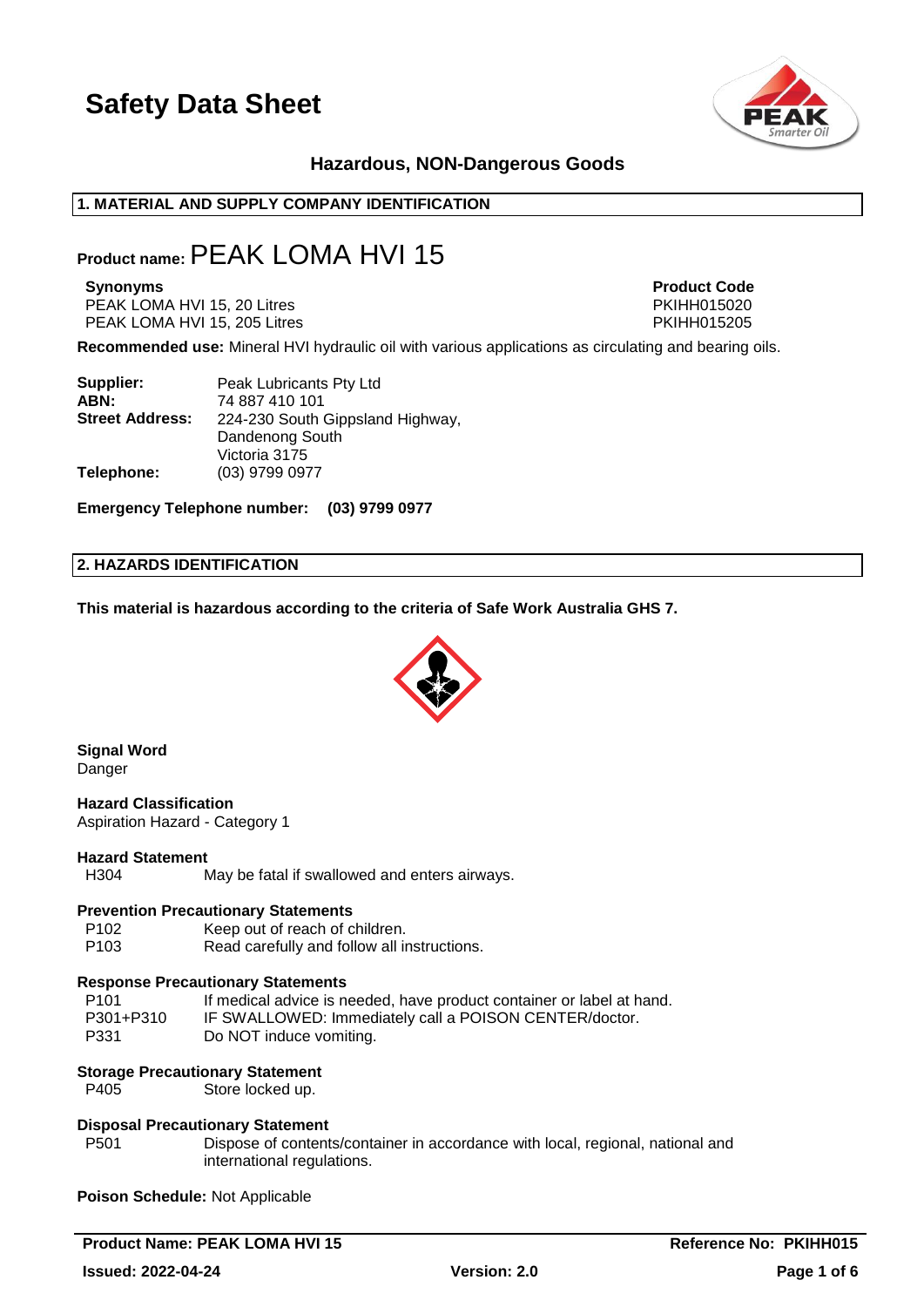

# **DANGEROUS GOOD CLASSIFICATION**

Not classified as Dangerous Goods by the criteria of the "Australian Code for the Transport of Dangerous Goods by Road & Rail" and the "New Zealand NZS5433: Transport of Dangerous Goods on Land".

Classified as a C2 (COMBUSTIBLE LIQUID) for the purpose of storage and handling, in accordance with the requirements of AS 1940. Refer to State Regulations for storage and transport requirements.

| 3. COMPOSITION INFORMATION                                                                          |            |                                  |
|-----------------------------------------------------------------------------------------------------|------------|----------------------------------|
| <b>CHEMICAL ENTITY</b>                                                                              | CAS NO     | <b>PROPORTION</b>                |
| Distillates, petroleum, hydrotreated light paraffinic<br>Ingredients determined to be Non-Hazardous | 64742-55-8 | $>60 \%$ (w/w)<br><b>Balance</b> |
|                                                                                                     |            | 100%                             |

### **4. FIRST AID MEASURES**

If poisoning occurs, contact a doctor or Poisons Information Centre (Phone Australia 131 126, New Zealand 0800 764 766).

**Inhalation:** Remove victim from exposure - avoid becoming a casualty. Remove contaminated clothing and loosen remaining clothing. Allow patient to assume most comfortable position and keep warm. Keep at rest until fully recovered. Seek medical advice if effects persist.

**Skin Contact:** If skin or hair contact occurs, remove contaminated clothing and flush skin and hair with running water. If swelling, redness, blistering or irritation occurs seek medical assistance.

**Eye contact:** If in eyes wash out immediately with water. In all cases of eye contamination it is a sensible precaution to seek medical advice.

**Ingestion:** Immediately rinse mouth with water. If swallowed, do NOT induce vomiting. Give a glass of water to drink. Never give anything by the mouth to an unconscious patient. If vomiting occurs give further water. Immediately call Poisons Centre or Doctor.

**PPE for First Aiders:** Wear safety shoes, overalls, gloves, safety glasses. Available information suggests that gloves made from nitrile rubber should be suitable for intermittent contact. However, due to variations in glove construction and local conditions, the user should make a final assessment. Always wash hands before smoking, eating, drinking or using the toilet. Wash contaminated clothing and other protective equipment before storing or re-using.

**Notes to physician:** Treat symptomatically.

### **5. FIRE FIGHTING MEASURES**

**Hazchem Code:** Not applicable.

**Suitable extinguishing media:** If material is involved in a fire use water fog (or if unavailable fine water spray), alcohol resistant foam, standard foam, dry agent (carbon dioxide, dry chemical powder).

**Specific hazards:** Combustible liquid.

**Fire fighting further advice:** On burning or decomposing may emit toxic fumes. Fire fighters to wear selfcontained breathing apparatus and suitable protective clothing if risk of exposure to vapour or products of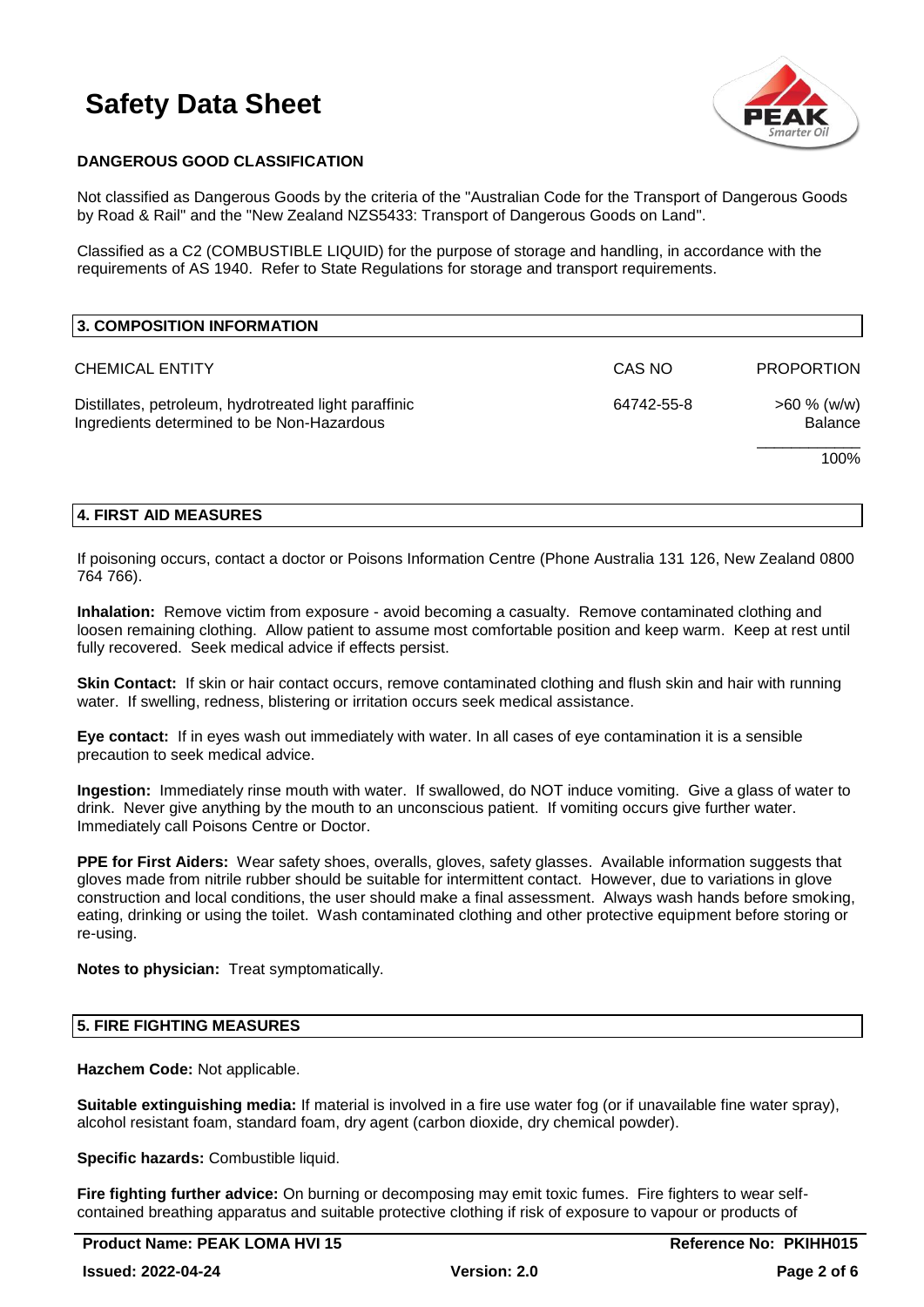

combustion or decomposition.

### **6. ACCIDENTAL RELEASE MEASURES**

### **SMALL SPILLS**

Wear protective equipment to prevent skin and eye contamination. Avoid inhalation of vapours or dust. Wipe up with absorbent (clean rag or paper towels). Collect and seal in properly labelled containers or drums for disposal.

### **LARGE SPILLS**

Clear area of all unprotected personnel. Slippery when spilt. Avoid accidents, clean up immediately. Wear protective equipment to prevent skin and eye contamination and the inhalation of vapours. Work up wind or increase ventilation. Contain - prevent run off into drains and waterways. Use absorbent (soil, sand or other inert material). Collect and seal in properly labelled containers or drums for disposal. If contamination of crops, sewers or waterways has occurred advise local emergency services.

**Dangerous Goods - Initial Emergency Response Guide No:** Not applicable

### **7. HANDLING AND STORAGE**

**Handling:** Avoid eye contact and repeated or prolonged skin contact. Avoid inhalation of vapour, mist or aerosols.

**Storage:** Store in a cool, dry, well-ventilated place and out of direct sunlight. Store away from foodstuffs. Store away from incompatible materials described in Section 10. Store away from sources of heat and/or ignition. Store locked up. Keep container standing upright. Keep containers closed when not in use - check regularly for leaks.

Classified as a C2 (COMBUSTIBLE LIQUID) for the purpose of storage and handling, in accordance with the requirements of AS 1940. Refer to State Regulations for storage and transport requirements.

### **8. EXPOSURE CONTROLS / PERSONAL PROTECTION**

**National occupational exposure limits:** No value assigned for this specific material by Safe Work Australia.

**Biological Limit Values:** As per the "National Model Regulations for the Control of Workplace Hazardous Substances (Safe Work Australia)" the ingredients in this material do not have a Biological Limit Allocated.

**Engineering Measures:** Natural ventilation should be adequate under normal use conditions.

**Personal Protection Equipment:** SAFETY SHOES, OVERALLS, GLOVES, SAFETY GLASSES.

Personal protective equipment (PPE) must be suitable for the nature of the work and any hazard associated with the work as identified by the risk assessment conducted.

Wear safety shoes, overalls, gloves, safety glasses. Available information suggests that gloves made from nitrile rubber should be suitable for intermittent contact. However, due to variations in glove construction and local conditions, the user should make a final assessment. Always wash hands before smoking, eating, drinking or using the toilet. Wash contaminated clothing and other protective equipment before storing or re-using.

**Hygiene measures:** Keep away from food, drink and animal feeding stuffs. When using do not eat, drink or smoke. Wash hands prior to eating, drinking or smoking. Avoid contact with clothing. Avoid eye contact and repeated or prolonged skin contact. Avoid inhalation of vapour, mist or aerosols. Ensure that eyewash stations and safety showers are close to the workstation location.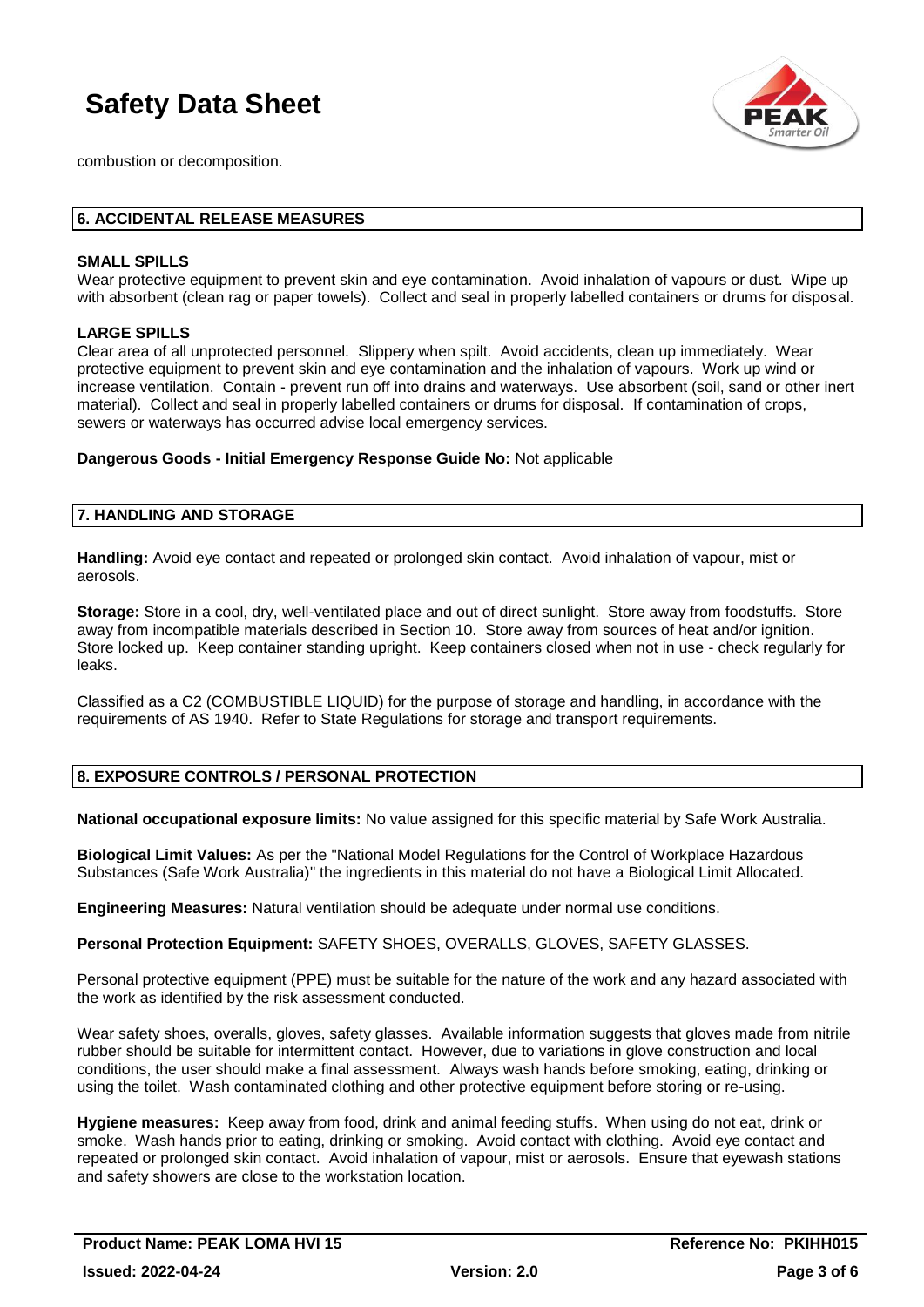

### **9. PHYSICAL AND CHEMICAL PROPERTIES**

| Lubricant           |
|---------------------|
| Litres              |
| Oily Liquid         |
| <b>Light Yellow</b> |
| Characterisito      |
|                     |

**Solubility:** N Av **Solubility in water:** Insoluble **Specific Gravity:** N Av **Density:** 0.838 g/mL @ 15°C **Relative Vapour Density (air=1):** N Av **Vapour Pressure (20 °C):** N Av **Flash Point (°C):**  $>210$ **Flammability Limits (%):** N Av **Autoignition Temperature (°C):** N Av **Melting Point/Range (°C):** N Av **Boiling Point/Range (°C):** N Av **pH:** N Av **Viscosity:** 15 cSt @ 40°C **Total VOC (g/Litre):** N Av

(Typical values only - consult specification sheet)  $N Av = Not available, N App = Not applicable$ 

### **10. STABILITY AND REACTIVITY**

**Chemical stability:** This material is thermally stable when stored and used as directed.

**Conditions to avoid:** Elevated temperatures and sources of ignition.

**Incompatible materials:** Oxidising agents.

**Hazardous decomposition products:** Oxides of carbon and nitrogen, smoke and other toxic fumes.

**Hazardous reactions:** No known hazardous reactions.

### **11. TOXICOLOGICAL INFORMATION**

No adverse health effects expected if the product is handled in accordance with this Safety Data Sheet and the product label. Symptoms or effects that may arise if the product is mishandled and overexposure occurs are:

#### **Acute Effects**

**Inhalation:** Material may be an irritant to mucous membranes and respiratory tract.

**Skin contact:** Contact with skin may result in irritation.

**Ingestion:** Swallowing can result in nausea, vomiting and irritation of the gastrointestinal tract. May cause lung damage if swallowed. Small amounts of liquid aspirated into the respiratory system during ingestion or vomiting may cause bronchopneumonia or pulmonary oedema.

**Eye contact:** May be an eye irritant.

#### **Acute toxicity**

**Product Name: PEAK LOMA HVI 15 Reference No: PKIHH015 Issued: 2022-04-24 Version: 2.0 Page 4 of 6**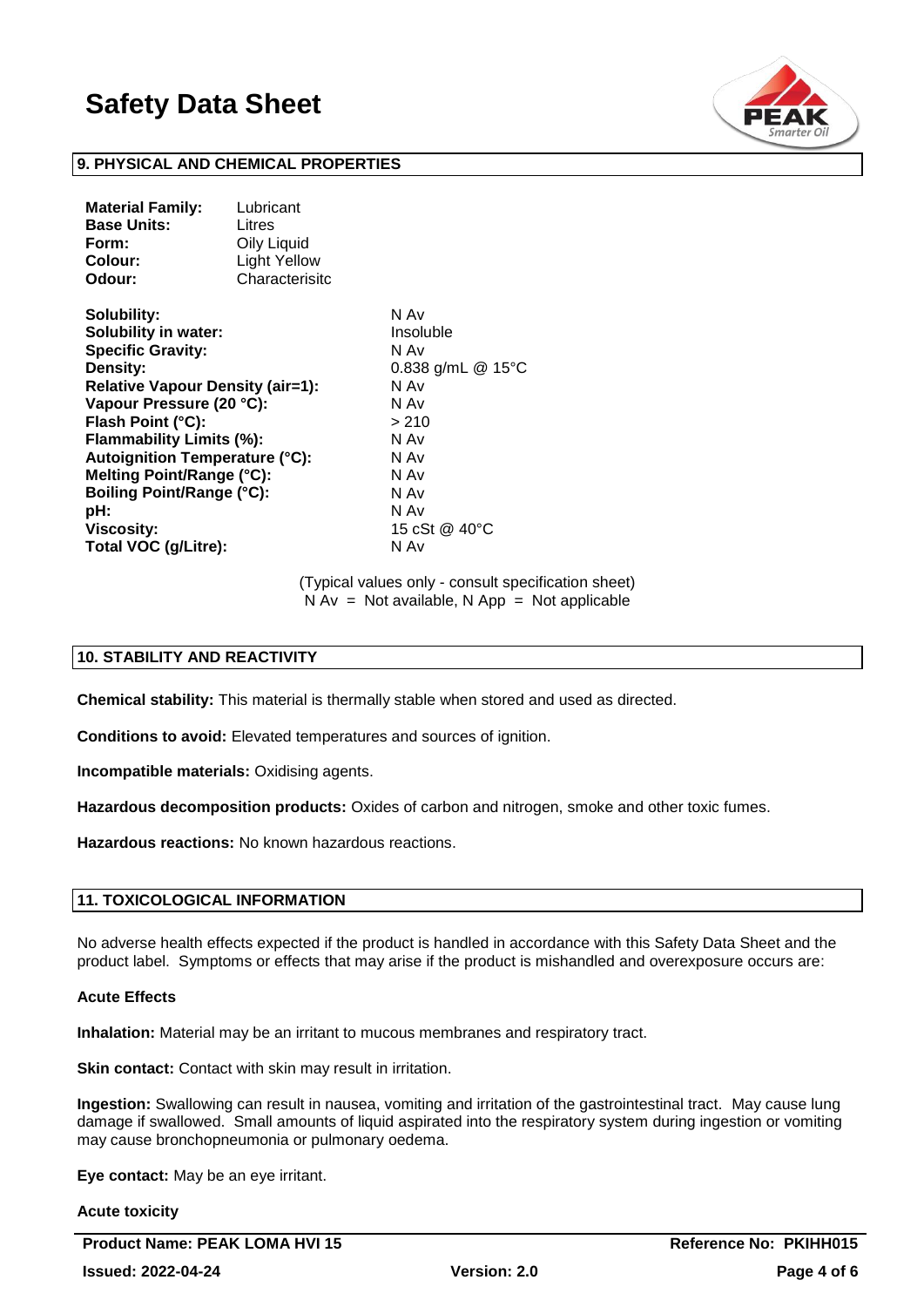

**Inhalation:** This material has been classified as not hazardous for acute inhalation exposure. Acute toxicity estimate (based on ingredients): LC $_{50}$  > 20.0 mg/L for vapours or LC $_{50}$  > 5.0 mg/L for dust and mist.

**Skin contact:** This material has been classified as not hazardous for acute dermal exposure. Acute toxicity estimate (based on ingredients):  $LD_{50} > 2,000$  mg/Kg bw

**Ingestion:** This material has been classified as not hazardous for acute ingestion exposure. Acute toxicity estimate (based on ingredients):  $LD_{50} > 2,000$  mg/Kg bw

**Corrosion/Irritancy:** Eye: this material has been classified as not corrosive or irritating to eyes. Skin: this material has been classified as not corrosive or irritating to skin.

**Sensitisation:** Inhalation: this material has been classified as not a respiratory sensitiser. Skin: this material has been classified as not a skin sensitiser.

**Aspiration hazard:** This material has been classified as Aspiration Hazard - Category 1

**Specific target organ toxicity (single exposure):** This material has been classified as not a specific hazard to target organs by a single exposure.

### **Chronic Toxicity**

**Mutagenicity:** This material has been classified as not a mutagen.

**Carcinogenicity:** This material has been classified as not a carcinogen.

**Reproductive toxicity (including via lactation):** This material has been classified as not a reproductive toxicant.

**Specific target organ toxicity (repeat exposure):** This material has been classified as not a specific hazard to target organs by repeat exposure.

## **12. ECOLOGICAL INFORMATION**

Avoid contaminating waterways.

**Acute aquatic hazard:** This material has been classified as not hazardous for acute aquatic exposure. Acute toxicity estimate (based on ingredients): > 100 mg/L

**Long-term aquatic hazard:** This material has been classified as not hazardous for chronic aquatic exposure. Non-rapidly or rapidly degradable substance for which there are adequate chronic toxicity data available OR in the absence of chronic toxicity data, Acute toxicity estimate (based on ingredients): >100 mg/L, where the substance is not rapidly degradable and/or BCF  $<$  500 and/or log Kow  $<$  4.

**Ecotoxicity:** No information available.

**Persistence and degradability:** No information available.

**Bioaccumulative potential:** No information available.

**Mobility:** No information available.

### **13. DISPOSAL CONSIDERATIONS**

Persons conducting disposal, recycling or reclamation activities should ensure that appropriate personal protection equipment is used, see "Section 8. Exposure Controls and Personal Protection" of this SDS.